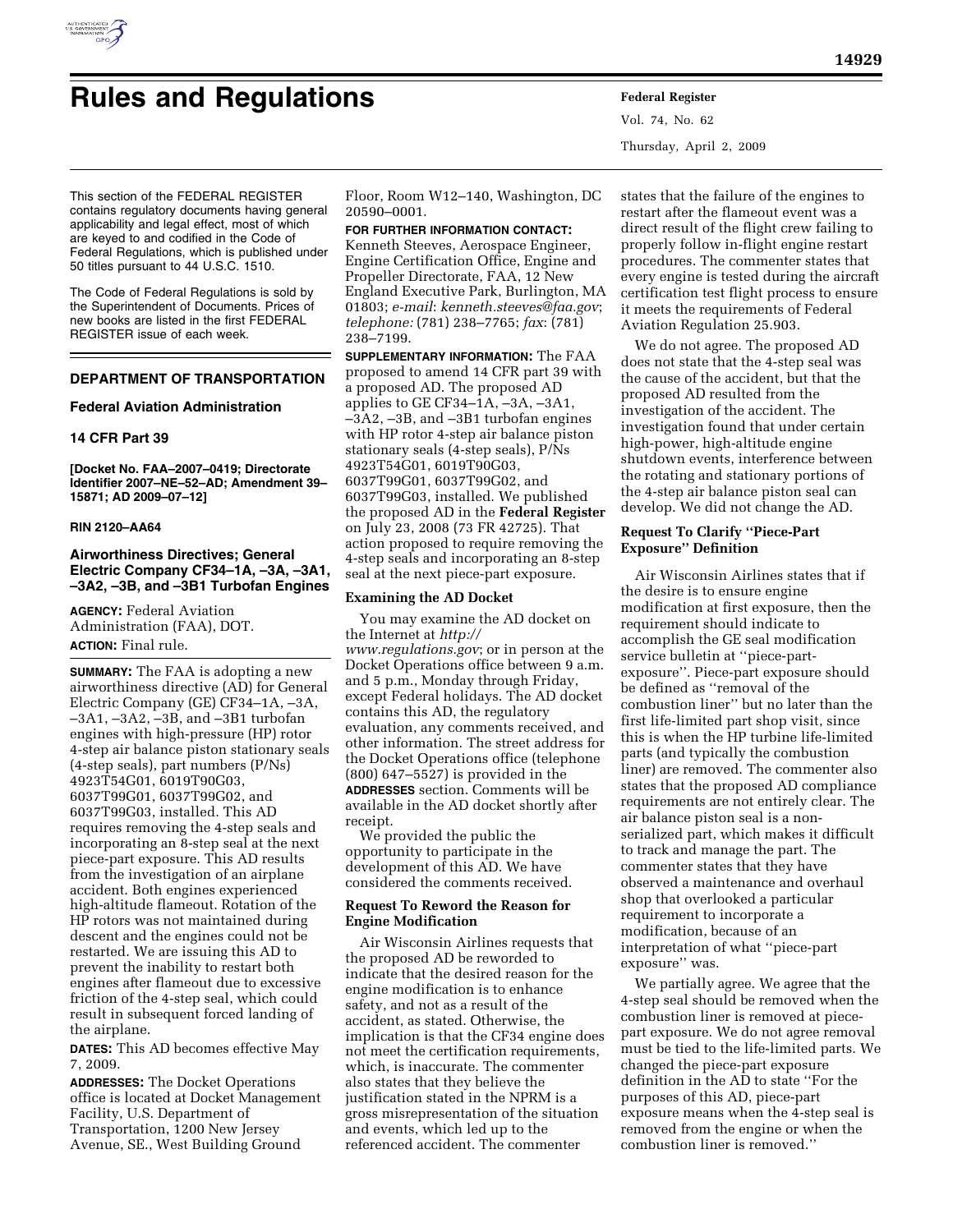#### **Request To Change Incident Description Statement**

GE requests that we change the incident description statement of ''Both engines experienced high-altitude flameouts'' which appears in the proposed AD Summary and Unsafe Condition, to ''As a result of a highaltitude airplane stall and upset, both engines experienced high-power flameouts." The commenter states that this change is a more accurate representation of the event.

We do not agree. As we have said previously the proposed AD does not state that the 4-step seal caused the accident. GE found during the course of the investigation that under certain high-power, high-altitude engine shutdown events, interference between the rotating and stationary portions of the 4-step air balance piston seal can develop. We did not change the AD.

# **Request To Change the FAA's Reason for the AD Action**

GE requests that we change the FAA's reason statement for the AD action, from ''We are proposing this AD to prevent the inability to restart both engines after flameout due to excessive friction of the 4-step seal, which could result in subsequent forced landing of the airplane'' to ''We are proposing this AD to enhance the ability to restart an engine after flameout by reducing the friction in the 4-step seal, which could result in subsequent forced landing of the airplane.'' The commenter states that this change would be a more accurate representation and support the assessment that this is a very rare occurrence and the recommended actions are not prevalent as proven by the category level of the relevant service bulletins.

We do not agree. As already noted, the accident was not attributed to the friction of the 4-step seal. We have found an unsafe condition with the product. The proposed wording suggests the modification or replacement may not be adequate to address the inability to restart due to the friction. We did not change the AD.

#### **Conclusion**

We have carefully reviewed the available data, including the comments received, and determined that air safety and the public interest require adopting the AD with the changes described previously. We have determined that these changes will neither increase the economic burden on any operator nor increase the scope of the AD.

#### **Costs of Compliance**

We estimate that this AD will affect 2,722 CF34–1A, –3A, –3A1, –3A2, –3B, and –3B1 turbofan engines installed on airplanes of U.S. registry. We estimate that approximately 2,450 engines with 4-step seals will incorporate the 8-step seal configuration at an overhaul shop visit at no additional cost. We estimate that approximately 272 engines with 4 step seals will require additional work to modify the seal insert to the 8-step seal configuration. We estimate that it will take about 5 work-hours per engine to perform the seal modification, and that the average labor rate is \$80 per work-hour. Based on these figures, we estimate the total cost of the AD to U.S. operators to be \$108,800.

#### **Authority for This Rulemaking**

Title 49 of the United States Code specifies the FAA's authority to issue rules on aviation safety. Subtitle I, Section 106, describes the authority of the FAA Administrator. Subtitle VII, Aviation Programs, describes in more detail the scope of the Agency's authority.

We are issuing this rulemaking under the authority described in Subtitle VII, Part A, Subpart III, Section 44701, ''General requirements.'' Under that section, Congress charges the FAA with promoting safe flight of civil aircraft in air commerce by prescribing regulations for practices, methods, and procedures the Administrator finds necessary for safety in air commerce. This regulation is within the scope of that authority because it addresses an unsafe condition that is likely to exist or develop on products identified in this rulemaking action.

#### **Regulatory Findings**

We have determined that this AD will not have federalism implications under Executive Order 13132. This AD will not have a substantial direct effect on the States, on the relationship between the national government and the States, or on the distribution of power and responsibilities among the various levels of government.

*For the reasons discussed above, I certify that this AD:* 

(1) Is not a ''significant regulatory action'' under Executive Order 12866;

(2) Is not a ''significant rule'' under DOT Regulatory Policies and Procedures (44 FR 11034, February 26, 1979); and

(3) Will not have a significant economic impact, positive or negative, on a substantial number of small entities under the criteria of the Regulatory Flexibility Act.

We prepared a summary of the costs to comply with this AD and placed it in the AD Docket. You may get a copy of this summary at the address listed under **ADDRESSES**.

# **List of Subjects in 14 CFR Part 39**

Air transportation, Aircraft, Aviation safety, Safety.

# **Adoption of the Amendment**

■ Accordingly, under the authority delegated to me by the Administrator, the Federal Aviation Administration amends 14 CFR part 39 as follows:

#### **PART 39—AIRWORTHINESS DIRECTIVES**

■ 1. The authority citation for part 39 continues to read as follows:

**Authority:** 49 U.S.C. 106(g), 40113, 44701.

#### **§ 39.13 [Amended]**

■ 2. The FAA amends § 39.13 by adding the following new airworthiness directive:

**2009–07–12 General Electric Company:**  Amendment 39–15871. Docket No. FAA–2007–0419; Directorate Identifier 2007–NE–52–AD.

## **Effective Date**

(a) This airworthiness directive (AD) becomes effective May 7, 2009.

# **Affected ADs**

(b) None.

# **Applicability**

(c) This AD applies to General Electric Company (GE) CF34–1A, –3A, –3A1, –3A2, –3B, and –3B1 turbofan engines, with highpressure (HP) rotor 4-step air balance piston stationary seals (4-step seals), part numbers (P/Ns) 4923T54G01, 6019T90G03, 6037T99G01, 6037T99G02, and 6037T99G03, installed. These engines are installed on, but not limited to, Bombardier, Inc. airplane models CL–600–2A12, –2B16, and –2B19.

#### **Unsafe Condition**

(d) This AD results from the investigation of an airplane accident. Both engines experienced high-power flameout. Rotation of the HP rotors was not maintained during descent and the engines could not be restarted. We are issuing this AD to prevent the inability to restart both engines after flameout due to excessive friction of the 4 step seal, which could result in subsequent forced landing of the airplane.

## **Compliance**

(e) You are responsible for having the actions required by this AD performed at the next piece-part exposure after the effective date of this AD, unless the actions have already been done.

(f) Remove the 4-step seals, P/Ns 4923T54G01, 6019T90G03, 6037T99G01, 6037T99G02, and 6037T99G03.

(g) Incorporate an 8-step seal, either by modifying the existing 4-step seal to an 8 step seal, or by replacing it with an 8-step seal.